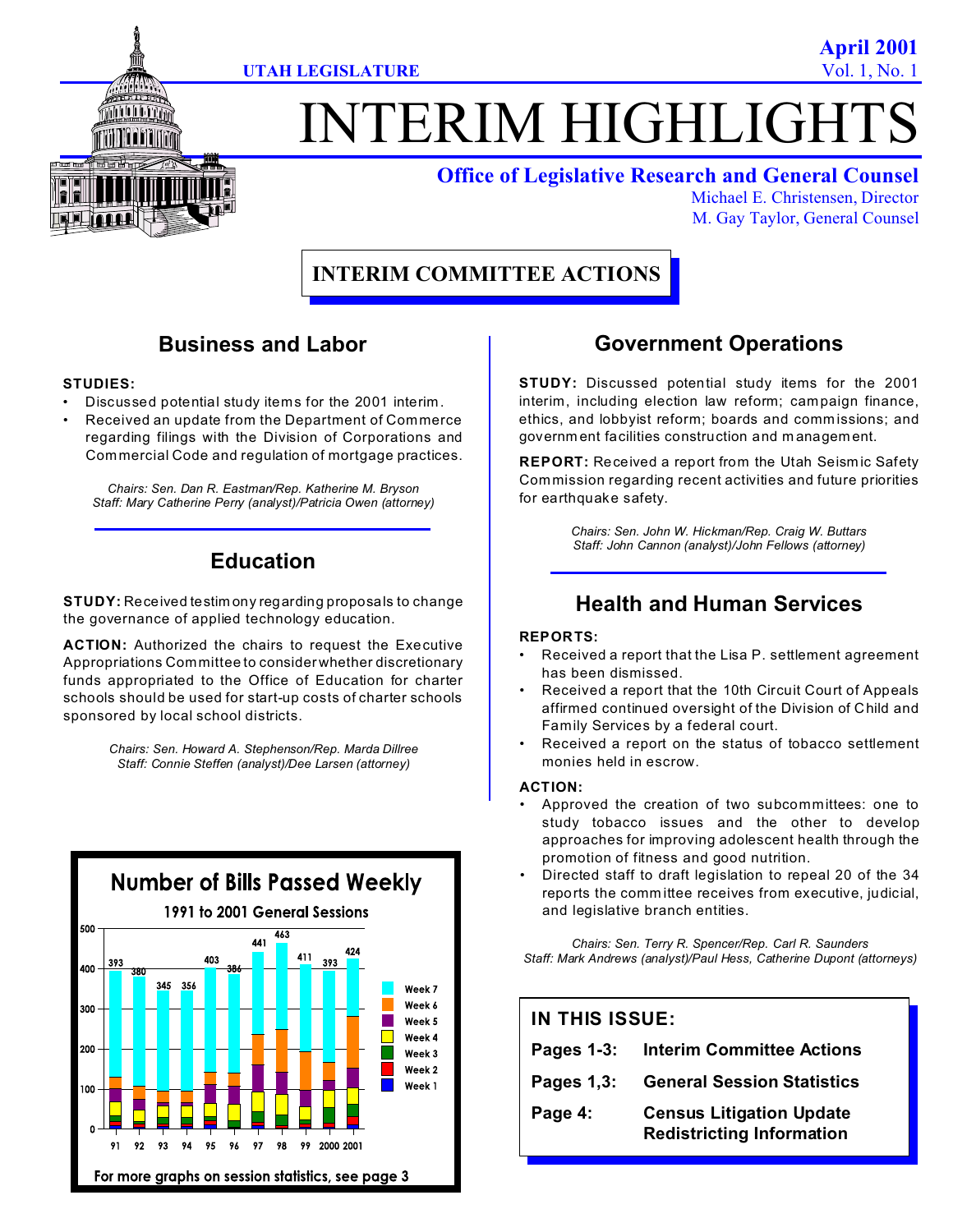## **Judiciary**

**STUDY:** Discussed potential study items for the 2001 interim.

**REPORT:** Received a report on the legal im plications of election law reform.

*Chairs: Sen. David L. Gladwell/Rep. Glenn L. Way Staff: Jerry Howe (analyst)/Esther Chelsea-McCarty (attorney)*

## **Law Enforcement and Criminal Justice**

**STUDY:** Discussed potential study items for the 2001 interim.

#### **REPORTS:**

- Received a written report from the Disability Law Center regarding whether inm ates should receive credit for time served at the Utah State Hospital.
- Received a report from Mike Chabries, the new executive director of the Department of Corrections, regarding the department's mission and vision and the strategies being implemented to achieve its goals.

*Chairs: Sen. D. Chris Buttars/Rep. DeMar "Bud" Bowman Staff: Chyleen Arbon (analyst)/Susan Creager Allred (attorney)*

## **Natural Resources, Agriculture, and Environment**

**STUDY:** Discussed potential study items for the 2001 interim and the possibility of meeting jointly with the Natural Resources Appropriations Subcommittee during the interim.

#### **REPORTS:**

- Received a report from the Department of Natural Resources on the activities and reporting deadline of the Executive Comm ittee on Water Rights.
- Received a report from the Department of Environmental Quality regarding the U.S. Environmental Protection Agency's proposal to review the pending arsenic standard for drinking water in order to seek independent reviews of both the science behind the standard and the estimates of the costs to comm unities to implement the rule.

*Chairs: Sen. Parley G. Hellewell/Rep. Bradley T. Johnson Staff: Brian Allred (analyst)/Jeanenne Larson (attorney)*

## **Political Subdivisions**

**STUDY:** Discussed potential study items for the 2001 interim.

**ACTION:** Authorized the chairs to request the Legislative Management Committee to reauthorize the Special Districts Subcomm ittee to recodify special district statutes.

> *Chairs: Sen. Carlene M. Walker/Rep. David L. Hogue Staff: Joseph Wade (analyst)/Keith Woodwell (attorney)*

## **Public Utilities and Technology**

#### **STUDIES:**

- Discussed potential study items for the 2001 interim.
- Discussed the 1995 Telecomm unications Deregulation Act and how the transition to an unregulated, competitive telecomm unication market in Utah is progressing. Additional information regarding costs and prices of network elements was requested from the various entities represented at the meeting.

*Chairs: Sen. Leonard M. Blackham/Rep. John E. Swallow Staff: Richard North (analyst)/Robert Rees (attorney)*

## **Revenue and Taxation**

#### **STUDIES:**

- Reviewed Utah's property tax system, including constitutional provisions, taxable value, tax levies, revenue trends, and incidence and uses of the property tax.
- Reviewed state and county property tax relief programs for the poor, the blind, and veterans.

#### **REPORTS:**

- Received a report from the Utah State Tax Commission on tax collection trends for fiscal year 2000-01. General Fund and Uniform School Fund collections are approximately \$23 m illion below legislative revenue projections. However, final individual income tax paym ents are still being processed, and collections may yet climb to meet or exceed projections. Transportation Fund collections are approximately \$2 million below legislative estimates. In addition, a large motor fuel distributor has notified the Tax Commission that it has been erroneously overpaying motor fuel taxes and will be seeking a refund of up to \$8 million.
- Received a report on how locally assessed and centrally assessed taxpayers appeal their property tax valuations.

*Chairs: Sen. Curtis S. Bramble/Rep. Wayne A. Harper Staff: Bryant Howe (analyst)/Rebecca Rockwell (attorney)*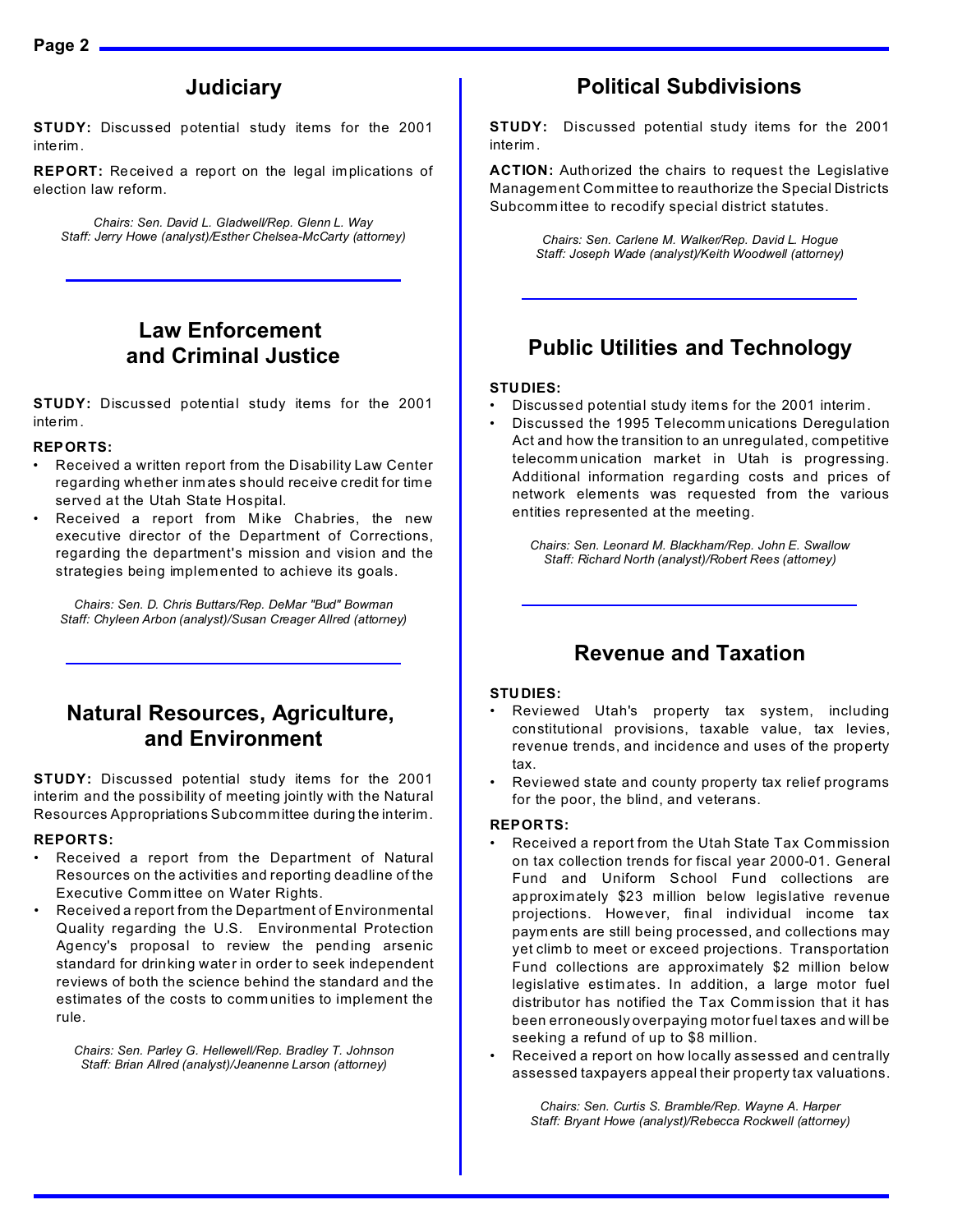## **Transportation**

#### **STUDIES:**

- Discussed policy choices contained in H.B. 141, "Motorboat Driver Licensing Requirements," which was introduced in the 2001 General Session.
- Discussed whether hybrid electric vehicle owners should receive the same income tax credit that is offered to vehicles that are converted to clean fuels.

**REPORT:** Received an update on the I-15 Reconstruction Project, indicating that it is under budget and on schedule to be completed by July 15, 2001.

*Chairs: Sen. David H. Steele/Rep. Joseph G. Murray Staff: Benjamin Christensen (analyst)/Cheryl Felt (attorney)*

## **Workforce Services and Community and Economic Development**

**STUDY:** Discussed potential study items for the 2001 interim, including child care issues, accountability for food stamp accuracy, and enhancing tourism development opportunities during the 2002 Olympics.

> *Chairs: Sen. Beverly Evans/Rep. Richard M. Siddoway Staff: Wayne Lewis (analyst)/Jim Wilson (attorney)*

## **GENERAL SESSION STATISTICS**